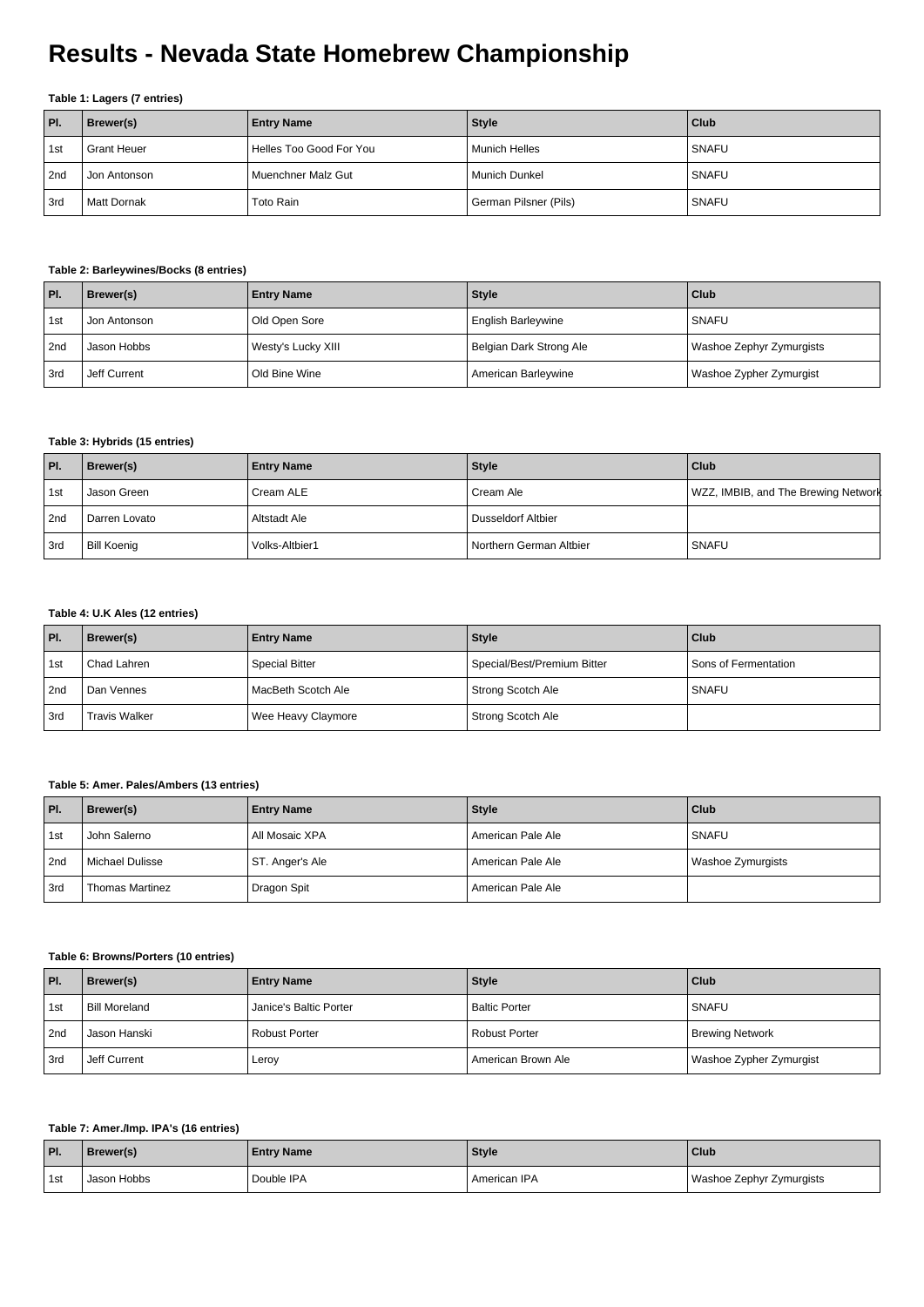| 2nd | <b>Grant Heuer</b> | U Bottle It's U Hop It IPA | American IPA | SNAFU |
|-----|--------------------|----------------------------|--------------|-------|
| Srd | John Salerno       | 5256 Mosaic Drive          | Imperial IPA | SNAFL |

## **Table 8: Belgian Strongs (11 entries)**

| PI.              | Brewer(s)   | <b>Entry Name</b> | <b>Style</b>              | <b>Club</b>                         |
|------------------|-------------|-------------------|---------------------------|-------------------------------------|
| 1 <sub>st</sub>  | Matt Dornak | Maginot           | Belgian Golden Strong Ale | SNAFU                               |
| l 2nd            | Jason Hobbs | Belgian Tripel    | <b>Belgian Tripel</b>     | Washoe Zephyr Zymurgists            |
| <sup>1</sup> 3rd | Jason Green | Belgian Blonde    | Belgian Blond Ale         | WZZ, IMBIB, and The Brewing Network |

#### **Table 9: Stouts (15 entries)**

| PI. | Brewer(s)          | <b>Entry Name</b>                  | <b>Style</b>          | l Club                              |
|-----|--------------------|------------------------------------|-----------------------|-------------------------------------|
| 1st | Jason Green        | RIS <sub>09</sub>                  | <b>Imperial Stout</b> | WZZ, IMBIB, and The Brewing Network |
| 2nd | Jason Hobbs        | <b>Milk Stout</b>                  | <b>Sweet Stout</b>    | Washoe Zephyr Zymurgists            |
| Srd | <b>Grant Heuer</b> | Mr. Bubbles Russian Imperial Stout | <b>Imperial Stout</b> | SNAFU                               |

## **Table 10: Spice/Herb/Vege (11 entries)**

| PI.   | Brewer(s)       | <b>Entry Name</b>                                                               | <b>Style</b>                   | l Club                    |
|-------|-----------------|---------------------------------------------------------------------------------|--------------------------------|---------------------------|
| l 1st | Barry Cochran   | Chili Brown                                                                     | Spice, Herb, or Vegetable Beer |                           |
| l 2nd | Mark Sullivan   | Punky Brewster                                                                  | Spice, Herb, or Vegetable Beer |                           |
| Srd   | Eddie Dronitsky | "Dirty Belgian Blonde Ale #2" Citrus Peel Chat Spitre is History Vegetable Beer |                                | THEE OGERHOLE BREWING CO. |

## **Table 11: Smoke/Wood-Aged (8 entries)**

| PI.   | Brewer(s)          | <b>Entry Name</b>                                                              | <b>Style</b>      | l Club                    |
|-------|--------------------|--------------------------------------------------------------------------------|-------------------|---------------------------|
| 1st   | <b>Grant Heuer</b> | It's A Celebration Bitches!                                                    | Other Smoked Beer | SNAFU                     |
| 2nd   | Clay Cobb          | <b>Barrel Aged Stout</b>                                                       | Wood-Aged Beer    | brew chatter              |
| l 3rd | Allan Harrison     | "Thee Ogerz Chocolate Milk" Barrel Blended Mudiod rAged position Catmeal Stout |                   | THEE OGERHOLE BREWING CO. |

## **Table 12: Belgians/French (13 entries)**

| PI.             | Brewer(s)          | <b>Entry Name</b>                   | <b>Style</b>          | Club         |
|-----------------|--------------------|-------------------------------------|-----------------------|--------------|
| 1 <sub>st</sub> | Richard LaFave     | Optimist                            | Belgian Pale Ale      | <b>SNAFU</b> |
| l 2nd           | <b>Grant Heuer</b> | Breakfast In Antwerp Oatmeal Saison | Belgian Specialty Ale | <b>SNAFU</b> |
| l 3rd           | Clyde Lipp         | <b>Brewers Gold</b>                 | Belgian Pale Ale      | SNAFU        |

## **Table 13: Sours (7 entries)**

| PI.   | Brewer(s)    | <b>Entry Name</b> | <b>Style</b>                | Club                                |
|-------|--------------|-------------------|-----------------------------|-------------------------------------|
| 1st   | Matt Johnson | <b>Big Brett</b>  | Straight (Unblended) Lambic | <b>IMBIB</b>                        |
| 2nd   | Jeff Current | <b>Berliner</b>   | Berliner Weisse             | Washoe Zypher Zymurgist             |
| l 3rd | Jason Green  | Blend #3          | Gueuze                      | WZZ, IMBIB, and The Brewing Network |